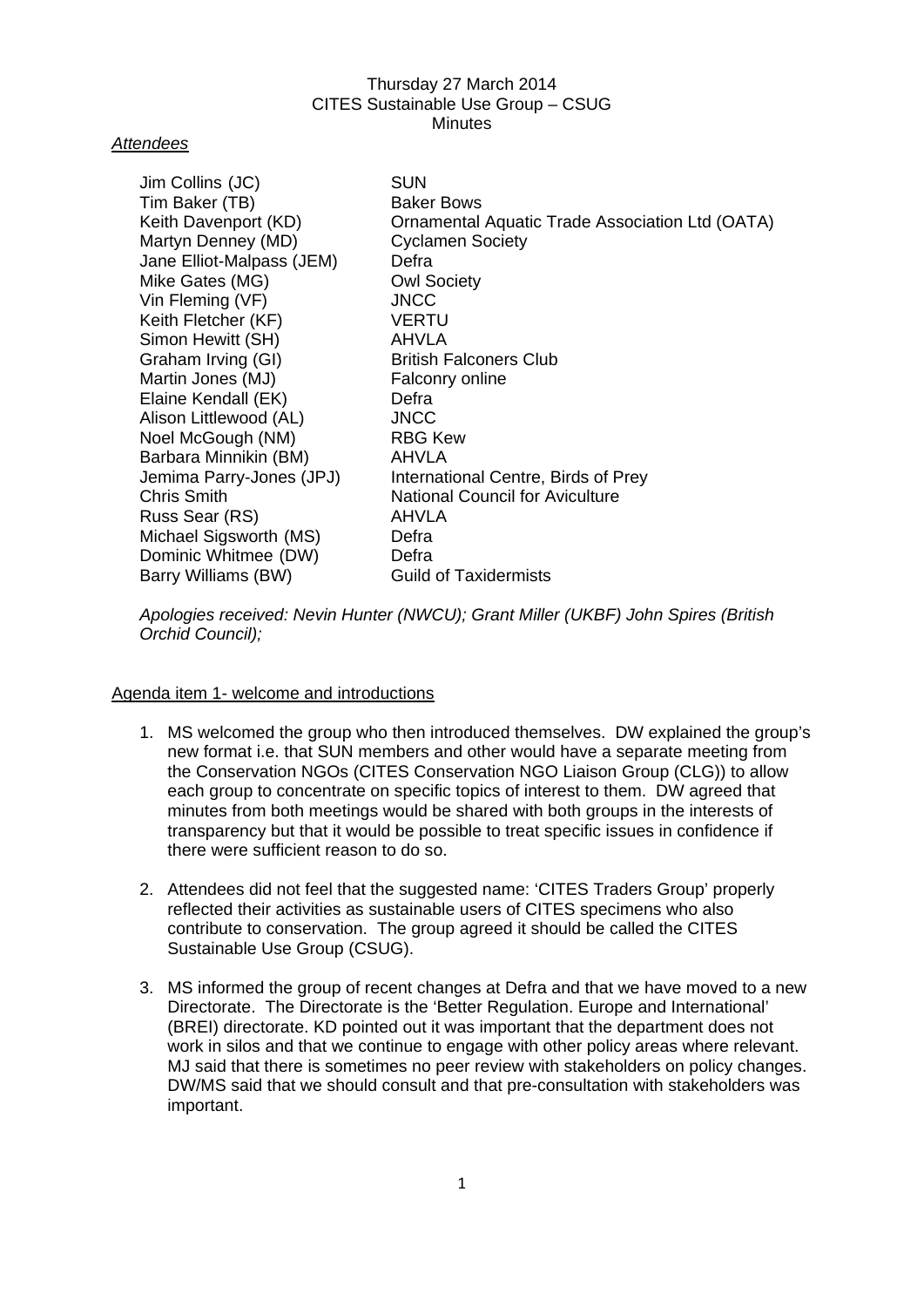### Agenda item 2 – updates

4. MS explained to CLG about our move to a new directorate in Defra. The CITES team are now part of 'Better Regulation EU and International (BREI)', which includes CITES, CMS and other multilateral environmental agreements (MEAs). BREI's director is Amy Holmes, Jeremy remains as deputy director.

### Agenda item 3 – Policy legislative updates

- 5. **Illegal Wildlife Trade (IWT)** The London High Level Conference and reception on Illegal Wildlife Trade took place on 12 - 13 February 2014. The Conference was attended by over 40 countries and included Heads of State and senior Government officials. The result of the Conference was a declaration comprising of 25 commitments by Parties to tackle IWT. A £10m IWT fund has been established by the UK and a follow up conference will be held in Botswana in the spring of 2015, UK will assist Botswana with organisation and we will continue to work with other Government departments (Home Office, FCO and DfID) in the fight against IWT.
- 6. We will involve stakeholders in relevant negotiations; the London Declaration mentions birds of prey along with a number of iconic species. KD re-iterated that he preferred the term illegal trafficking to illegal trade.

**Action point 1** – JEM to provide links to information on the London Conference *(attached at [Annex 1](#page-8-0))*

- 7. **SC65/Animals and Plants Committees** MS said that the UK were considering proposals to SC65 on the trade in live Asian elephants and also a draft Decision asking Japan for information on their scientific take of Sei whale.
- 8. VF said that the review of significant trade would be discussed at Animals Committee and for CSUG to raise any issues with him directly. VF said that sharks were a UK priority for AC. Noel (NM) said that the Plants Committee meeting would discuss issues related to implementation of CoP 16 plants listings and action plans related to those. KD asked if we would expediate more down/off listing proposals to release resources. VF explained that the process for downlisting species wasn't really a question of resources. JC said that he had lost faith in the Periodic Review (PR) process, i.e. that some species remain in the process 'just in case' and ought to be removed.
- 9. **Recast of Commission Regulation 338/97** DW explained that Regulation 338/97 was being recast to take account of the changes introduced by the Lisbon Treaty. One of the features of Lisbon is that it allows the Commission to adopt delegated acts giving them the authority to make decisions on behalf of EU Member States, in contrast with implementing acts which give Member States the decision-making authority. The UK is strongly resisting the use of delegated acts along with a number of other MS. We are expecting the recast to be subject to further negotiation during the next European Parliamentary session in the autumn.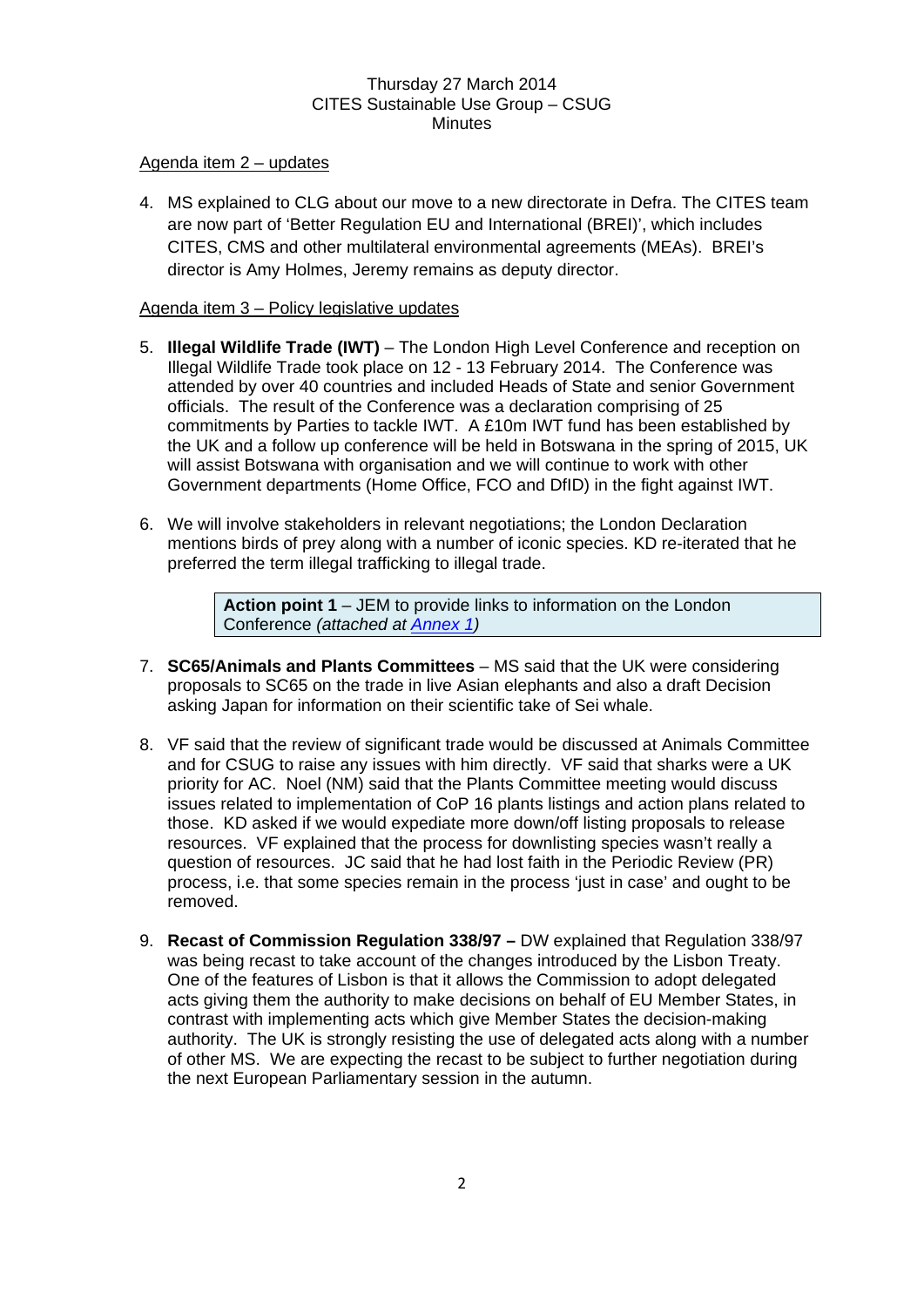- 10. **Gaborone** DW gave an update on the EU's intention to join CITES as a Party following ratification of the Gaborone amendment<sup>[1](#page-2-0)</sup>. MS explained that there had been discussions in the EU on the dual legal basis cited in the Commission's draft proposal to accede CITES. The dual legal basis (environment and trade) would have affected the balance of competencies between the EU and MS, transferring additional competence to the EU, away from Member States. The latest draft Council Decision includes a single legal basis (i.e. the environment base) which retains the current balance of competency. It is expected that the Decision will be adopted early in the next European Parliamentary session in the autumn.
- 11. **Revision of Commission Regulation 865/2006** Changes are being made to Commission Regulation 865/2006 to take into account the changes made at CoP 16. These are nearly completed. MS said a workshop was being arranged to finalise the outstanding guidance notes. The UK hopes to attend the workshop.

**Action point 2** – JEM to share the latest draft of 865/2006 with CSUG

- 12. **COTES review** The plan to go to Consultation in spring 2014 with an aim of adopting the Statutory Instrument (SI) in April 2015. We are already working with a number of stakeholders through informal consultation.
- 13. JPJ asked if the Law Commission report has been published yet and what affect that may have on the COTES review. MS said that report was due this summer but we weren't expecting the outcomes to have a direct effect on the COTES review.
- 14. MJ asked when we could expect the next review of CITES charges. GI said that the review had been discussed with SH at a recent meeting. SH said the charges were under review and the impacts of the latest increase are unclear at the moment. SH confirmed that all processes associated with the issuing of licences and permits had now been mapped and true costs of production were being finalised. Once this work is complete a revised fee structure will go out to industry for consultation
- 15. JPJ asked what the latest position with COLIN was (the replacement for Unicorn). SH confirmed that work was ongoing with IBM to finalise a Business case to develop a new system that was fit for purpose and future proof. Once finalised, the Business Case will be used as the basis of a funding bid. Once funding has been secured, the new system is likely to be developed in two stages, the first phase will, enable an update Unicorn to allow online applications for CITES licences and publish advice and guidance material on-line. The second phase will develop a fully functional future proof system. KF asked if AHVLA had considered something similar to the export control system. SH said we were working with other Government departments (OGDs) who already have systems in place.

# Agenda item 4 - CSUG Questions

# **i. When will the revised List of Species referred automatically to JNCC be issued?**

16. RS explained that there is no list as such but AHVLA use criteria to assess applications on a case by case basis. JC pointed out that AHVLA had mentioned there were some typical species where AHVLA may refer automatically to JNCC. RS

<span id="page-2-0"></span>Gaborone [amendment](http://www.cites.org/eng/disc/gaborone.php)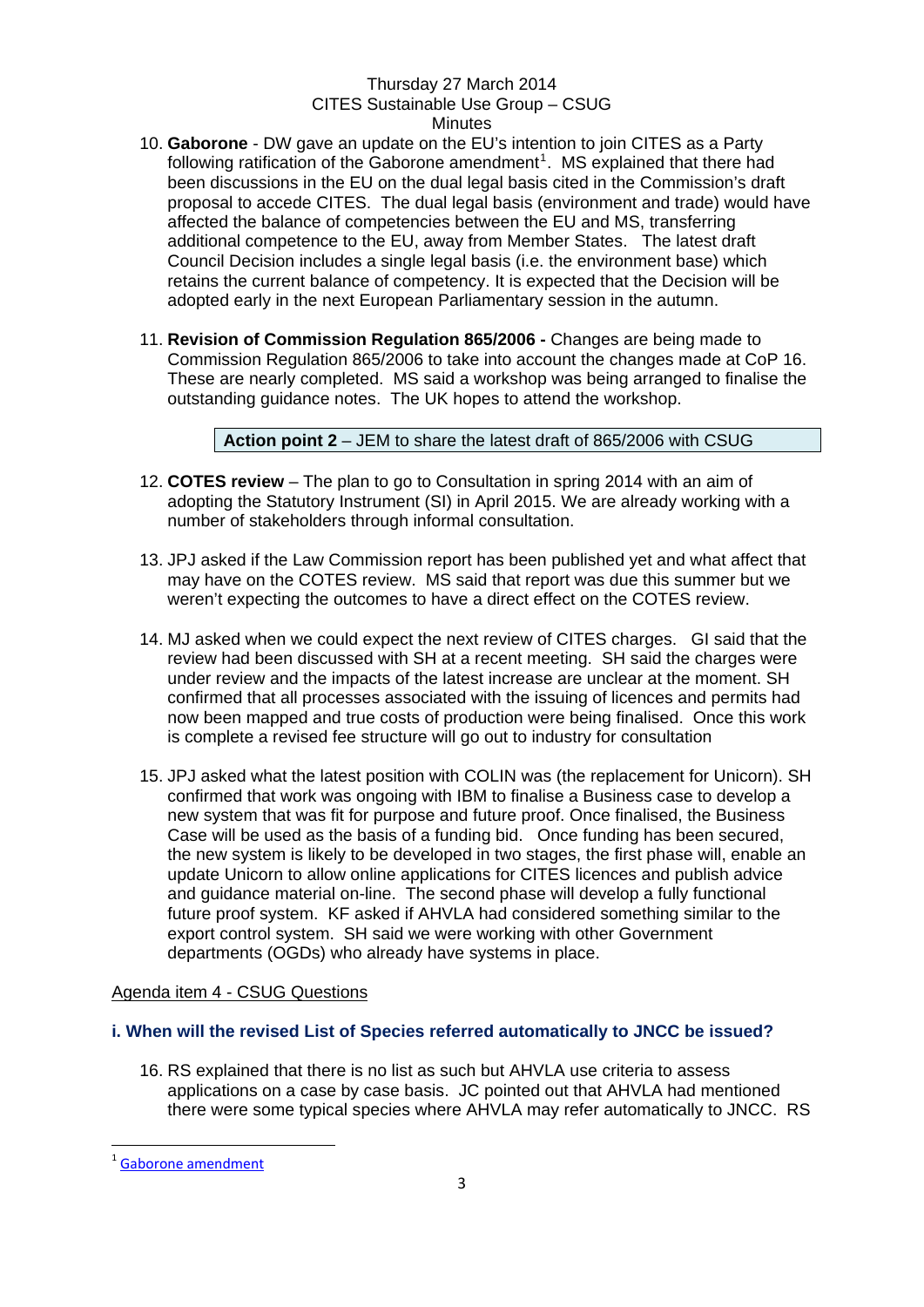explained that there are some cases that always have to be referred, some that don't and some that sit in the middle.

- 17. The scientific authorities (SA's) follow the EU Scientific Review Group (SRG) guidelines when assessing applications. MJ asked if JNCC can decide what they review, RS noted that the EU wildlife trade regulations set out which applications must be referred. JC pointed out, that if there isn't a list then there should be one, or at least a sub set of species. RS re-iterated that applications are taken on a case by case basis.
- 18. CSUG asked why AHVLA/JNCC asks customers to repeat certain information on application forms where that information has been given before. RS explained that, previously customers only needed to give this information once to AHVLA as they were in a position to perform checks for retrospective information. Since AHVLA's resources have been reduced they don't have the capacity to undertake checks. He said that it's also possible that circumstances have changed since the last application.
- 19. BM reminded CSUG that applicants are signing a legal declaration when they complete forms and we cannot therefore rely on information previously supplied.

**Action Point 3 –** RS to clarify charges for certificates where cases are referred to the SAs

#### **ii. Any likelihood of the long-overdue review on Closed Rings for European birds under WACA?**

#### **iii. Our wish for reinstatement of the Lesser Redpoll onto Schedule 3 following the taxonomic change of 2001.**

20. EK said that we will be publishing the consultation on the review of closed rings shortly. EK asked CS to review the draft document. EK confirmed that the Lessor Redpoll issue (where the species was removed from Sched 3 of WCA 1981 following a taxonomic change) was also included in the consultation. The plan is to have a short consultation period to facilitate earliest possible adoption of legislation; EK invited the groups' views on the consultation.

> **Action point 4 –** JEM to circulate the link to the ConDoc to CSUG when published

### **iv. Current consultation on review of the General and Class licences by Natural England (NE)**

21. EK said that her team has reviewed the [NE Con Doc](http://www.naturalengland.org.uk/ourwork/regulation/wildlife/licences/wildlifelicensingconsultation.aspx) and encouraged CSUG to respond, in particular with regard to practical application of the proposals contained in the doc.

### **v. Current/revised policy on issuing A10's for confiscated stock, wild disabled birds, etc. Specifically, a formal response to the Hawk Board's document submitted last year on Wild Disabled Birds.**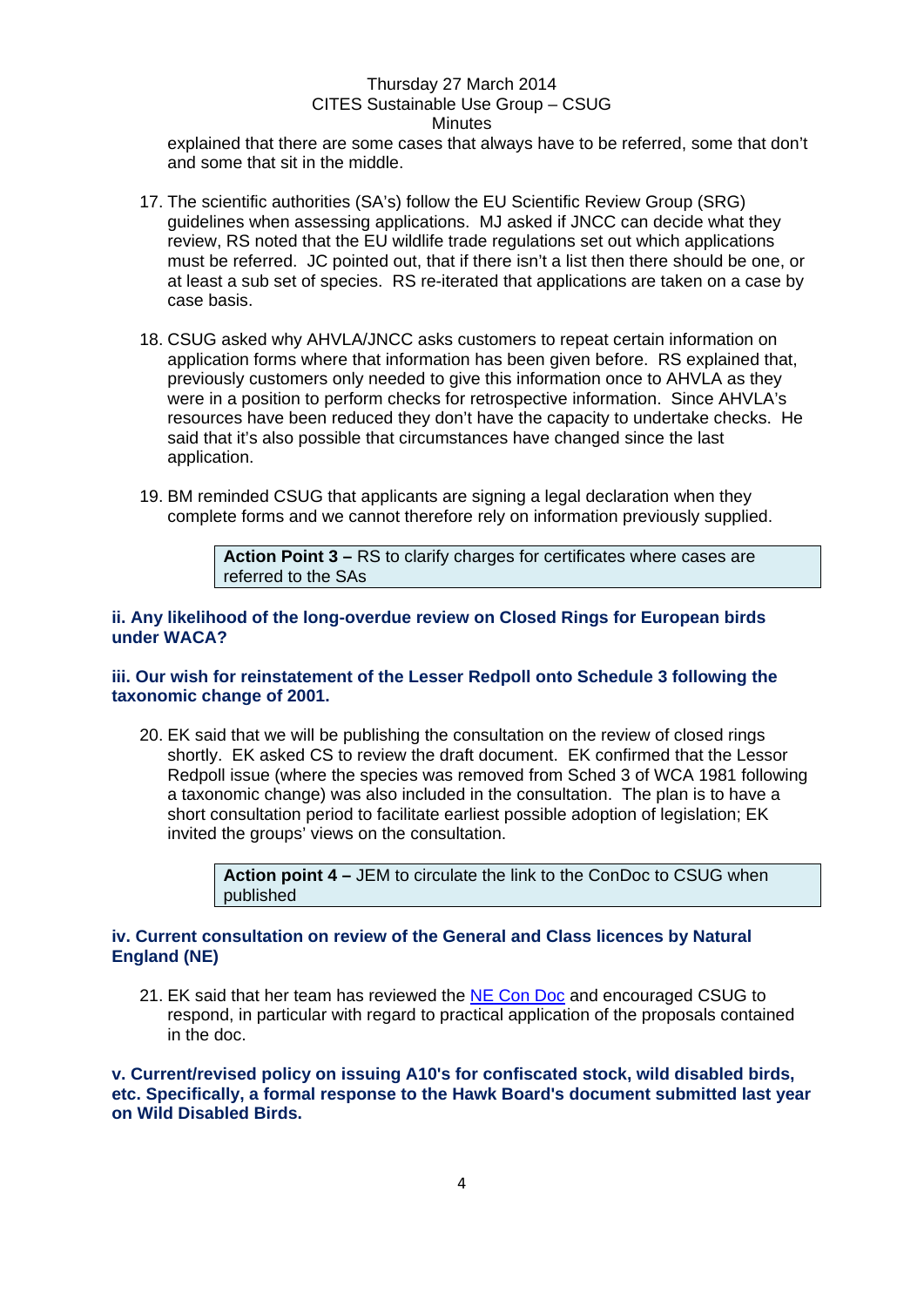- 22. JC asked when CSUG could expect a response to the Hawk Board paper on wild disabled birds (WDBs). DW confirmed that a number of points in the paper had been taken into account during the review on the issue of A10's for WDBs and are reflected in the revised policy.
- 23. JPJ said she was pleased to see that the vets form confirming where WDBs cannot be released back into the wild had been adopted. She asked how the exemption would be applied for birds that are hard to imprint, such as goshawks and how the exemption might apply to confiscated birds. RS said that A10's could be issued for confiscated or seized birds with conditions attached such as 'not for commercial use applied'. On the question of proof of legal origin for confiscated specimens, the police and UKBF can provide seizure paperwork but not always other organisations such as the RSPCA.

#### [AHVLA Guidance Notes](http://www.defra.gov.uk/ahvla-en/imports-exports/cites/guidance/) [AHVLA news release](http://www.defra.gov.uk/ahvla-en/imports-exports/cites/cites-news/commercial-use-of-cites-specimens/)

### **vi. Changes to AHVLA licensing arrangements**

24. SH said that AHVLA was in a continual process of reviewing working practices and has restructured the CITES licensing team. One result of the restructure is that applications are allocated on an 'as received' basis rather than using an A-Z split where applicants had a dedicated case officer. SH noted that productivity has increased as a result of the changes.

### **vii. When will the Revised Guidelines on Worked Items be issued - almost a year in waiting?**

25. DW confirmed that at the moment we can't give a timeline when the revised guidance will be available; there are other inter-related issues that need to be considered for the drafting of the guidance. In the meantime, [GN7](http://www.defra.gov.uk/ahvla-en/files/cites-gn7.pdf) on the AHVLA website should be treated as current until replaced or withdrawn

# **vii. US ivory ban**

#### **Key messages**

26. The US has recently announced that no commercial imports of African elephant ivory will be allowed, including of antique ivory. TB asked if an exemption would be made for musical instruments. MS confirmed that the new restrictions allows for an exemption to be made for musical instruments covered by a MICs. However, the exemption is restricted as the ivory in the musical instrument must have been obtained before Feb 26 1976 and not transferred from one person to another for financial gain since that date. TB also noted that some musical instruments are made using mammoth ivory which is not controlled by CITES and asked how the US might handle imports using mammoth ivory.

> **Action point 5 –** MS to seek clarification from the US on their policy on importing mammoth and elephant ivory ASAP

### **viii. Possibility of taxidermists being granted ID numbers (like many UK captivebreeders and continental taxidermists) and likewise a Holding Licence whilst stock**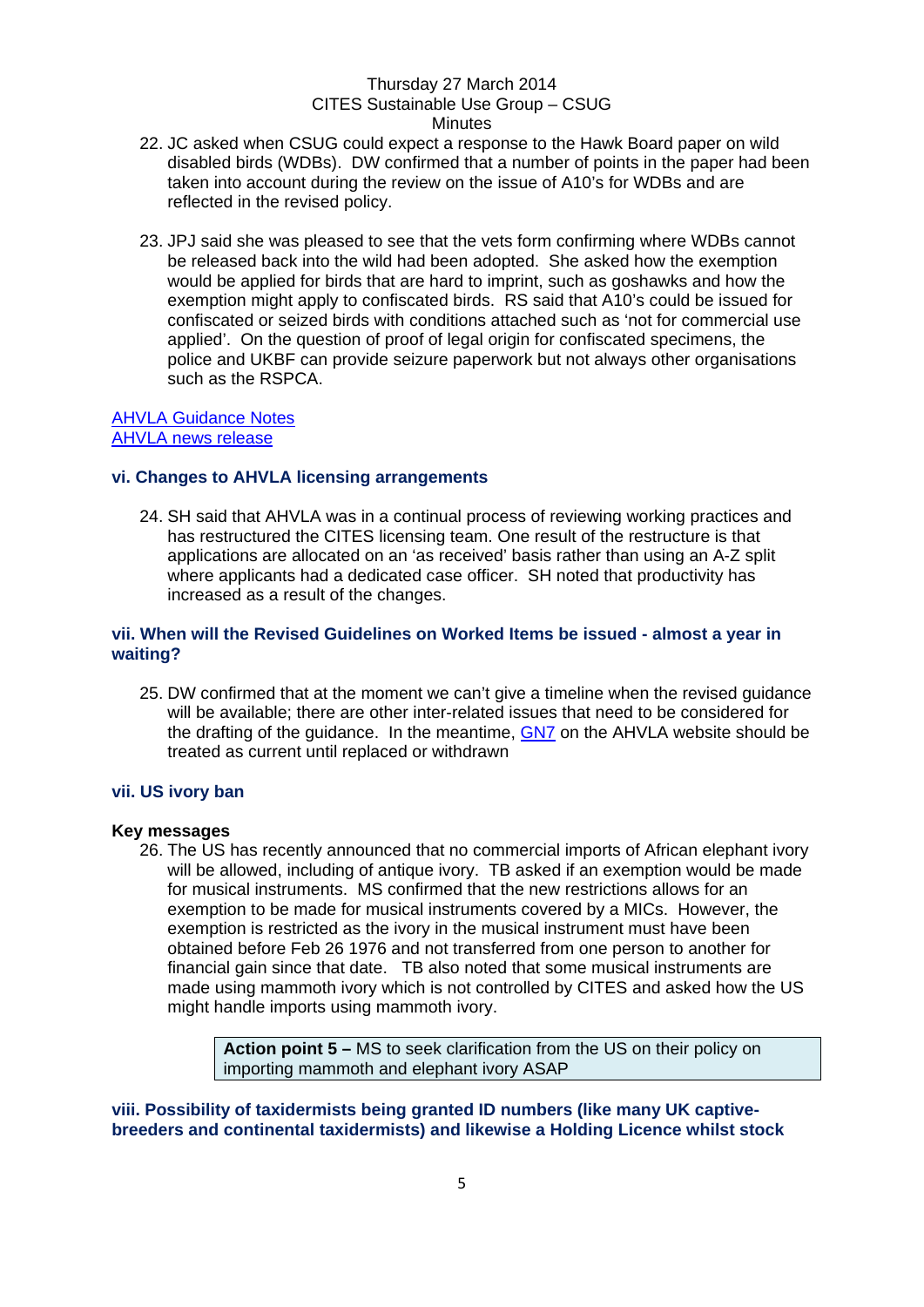### **are un-mounted to cut the amount and cost of licensing - would allow better uptake of Specimen-Specific Certificates.**

27. BW asked for clarification on A10 requirements for frozen birds which are to be taxidermied. E.g. if a frozen bird is issued with a SSC a new one will need to be applied for once the specimen is taxidermied. Similarly if a TSC is issued one will be required for the purchase of the specimen due to be frozen and a second one for subsequent sale. In either case two A10's (and fees) are required. BW also identified a problem that as A10's are attached to an address, this can cost traders a lot of money if they change address and have to apply for new ones. JPJ also noted that some birds held in freezers are not necessarily intended for commercial use (e.g. they are waiting to be disposed of).

**Action Point 6 – SH/BW** to discuss this issue offline

**ix. Discussion on the anomalies of importation of captive-bred birds (especially raptors but relevant to all) from Third Countries, why are Commercial Breeders penalised versus pet owners bringing from the same source, lack of logic to the restrictions, etc.** 

28. The EU measures on avian flu have changed which means that the CITES AHVLA can now issue CITES import permits with purpose code 'T' <sup>[2](#page-5-0)</sup>instead of purpose code  $B^{3}$  $B^{3}$  $B^{3}$ .

> **Action Point 7 – BM** to provide CSUG with information on the background to the changes on the EU measure

29. AHVLA have updated their guidance which confirms that applicants should apply using the correct code for commercial use which I purpose code T and AHVLA in Carlisle will publish a Customer Information Note (CIN) to inform customers of the changes.

> **Action point 8 – JEM** to send CSUG a link to the information on purpose codes. [Click for purpose codes info](http://www.defra.gov.uk/ahvla-en/imports-exports/cites/cites-news/commercial-use-of-cites-specimens/)

### **x. What are DEFRA doing within the EU in respect of the licensing of Veterinary Diclofenac?**

30. This topic was raised by JPJ. The background is that Diclofenac has been added to cattle feed in India. Dead cattle have been scavenged by vultures which have then died of diclofenac poisoning. JPJ is concerned that the EU may agree to authorisation of the use of diclofenac in cattle feed within the EU which may subsequently kill birds of prey in the UK. JEM noted that we have been in contact with the Veterinary Medicines Directorate (VMD) who confirmed the UK does not allow the use of diclofenac in animal feeds.

> **Action point 9 – JEM** to provide contact details to JPJ of relevant policy officials in the veterinary medicines directorate *(Action completed)*

<span id="page-5-1"></span>

<span id="page-5-0"></span><sup>&</sup>lt;sup>2</sup> Purpose code 'T' – commercial<br><sup>3</sup> Purpose code 'B' - Breeding in captivity or artificial propagation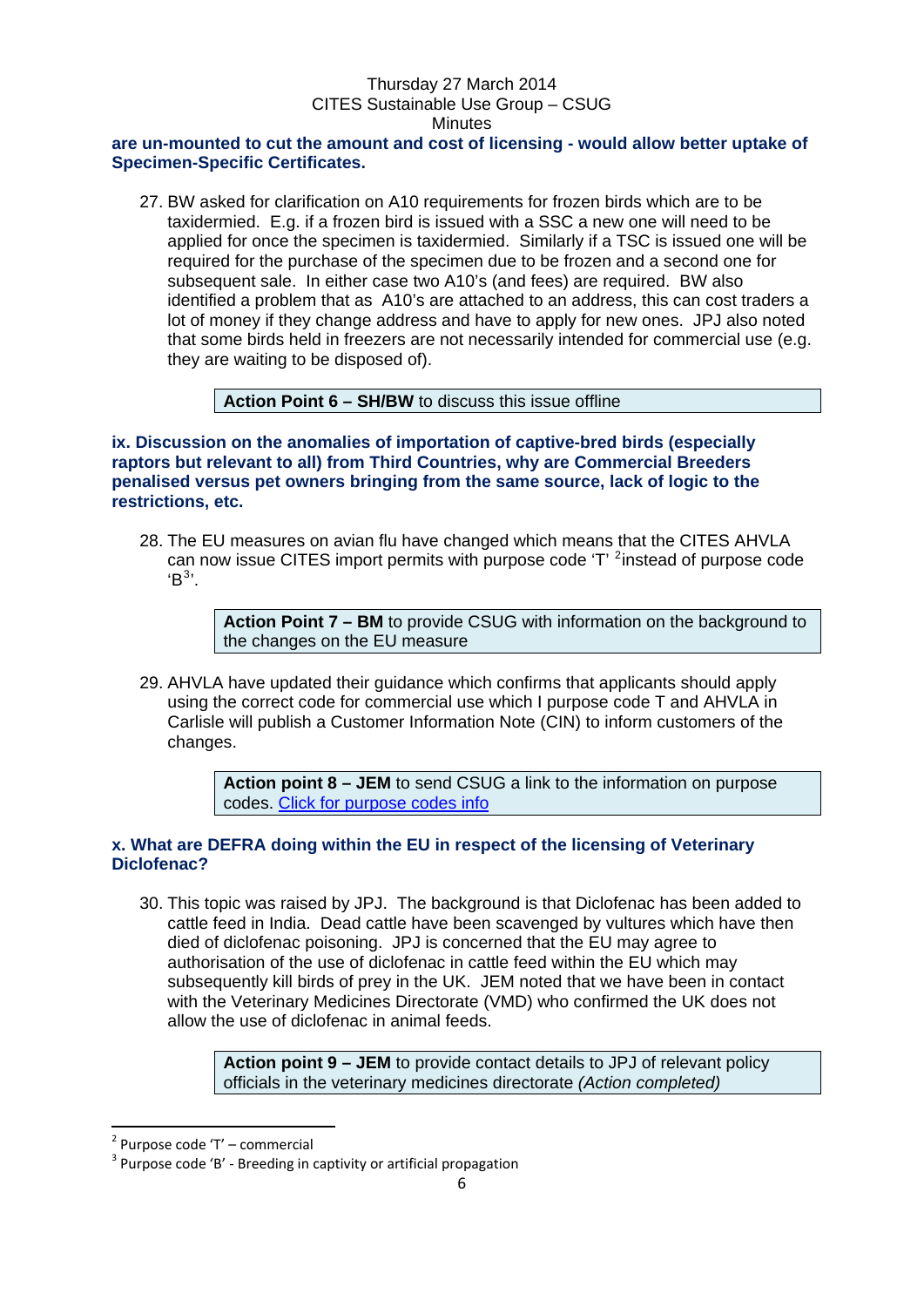### **xi. DEFRA funding of NGO's**

31. Information point - KD noted that Defra had given substantial amounts of money, including to the RSPB, in the form of grants. The information was contained in a recent PQ reply.

### **xii. AOB**

MD said some of his members (Cyclamen Society) have experienced problems importing specimens carried in hand luggage thought UK ports/airports. Generally Customs Officers are not aware of CITES Regulations.

**Action point 10 – RS** to speak with UK BF (Grant Miller) on this issue.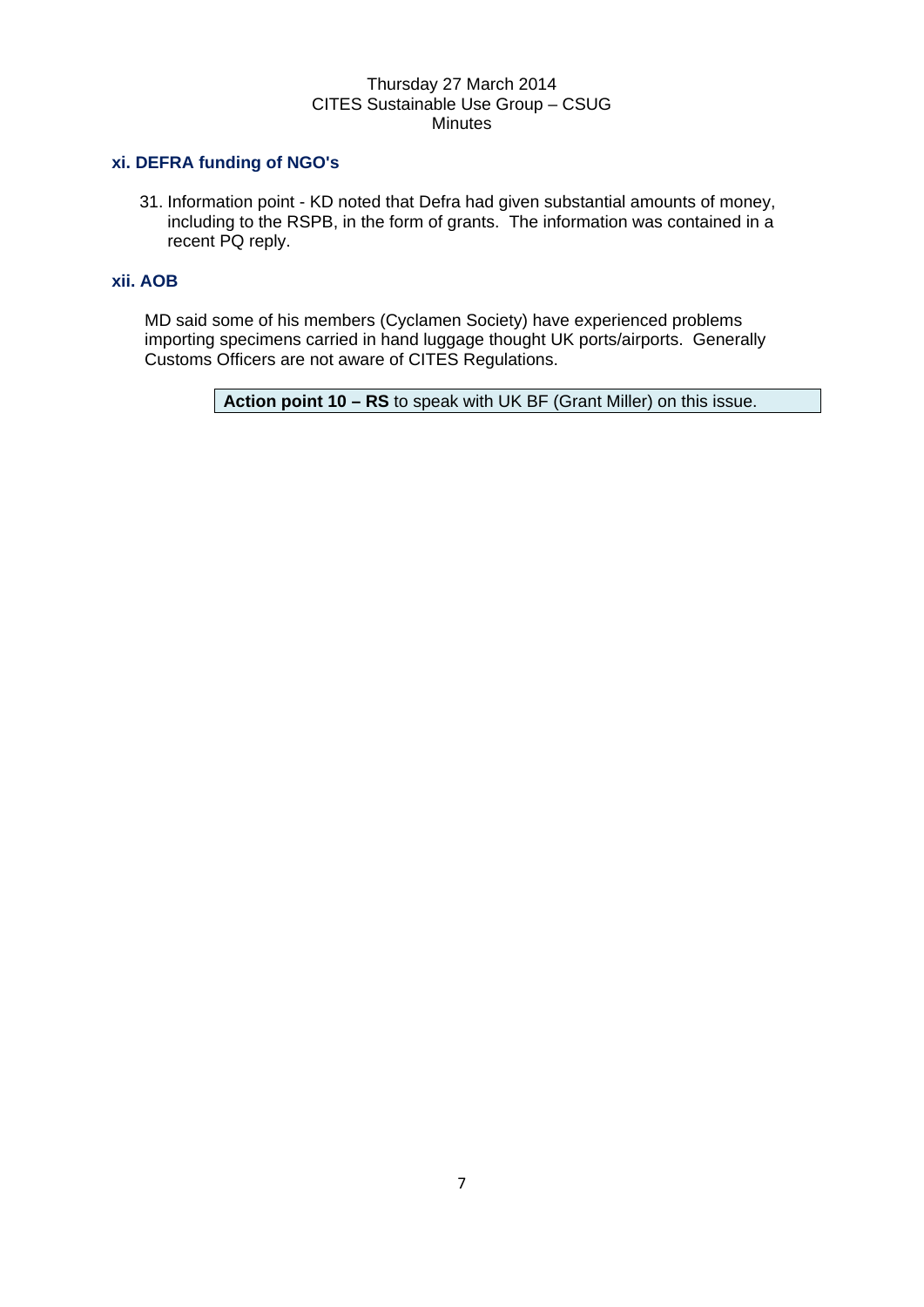### 1. **Action points**

**Action point 1** – JEM to provide links to information on the London Conference *(attached at Annex 1)*

**Action point 2** – JEM to share the latest draft of 865/2006 with CSUG (*attached*)

**Action Point 3 –** RS to clarify charges for certificates where cases are referred to the SAs

**Action point 4 –** JEM to circulate the link to the ConDoc to CSUG when published

**Action point 5 –** MS to seek clarification from the US on their policy on importing mammoth and elephant ivory ASAP

**Action Point 6 – SH/BW** to discuss this issue offline

**Action Point 7 – BM** to provide CSUG with information on the background to the changes on the EU measure

**Action point 8 – JEM** to send CSUG a link to the information on purpose codes. [Click for purpose codes info](http://www.defra.gov.uk/ahvla-en/imports-exports/cites/cites-news/commercial-use-of-cites-specimens/) 

**Action point 9 – JEM** to provide contact details to JPJ of relevant policy officials in the veterinary medicines directorate *(Action completed)* 

**Action point 10 – RS** to speak with UK BF (Grant Miller) on this issue